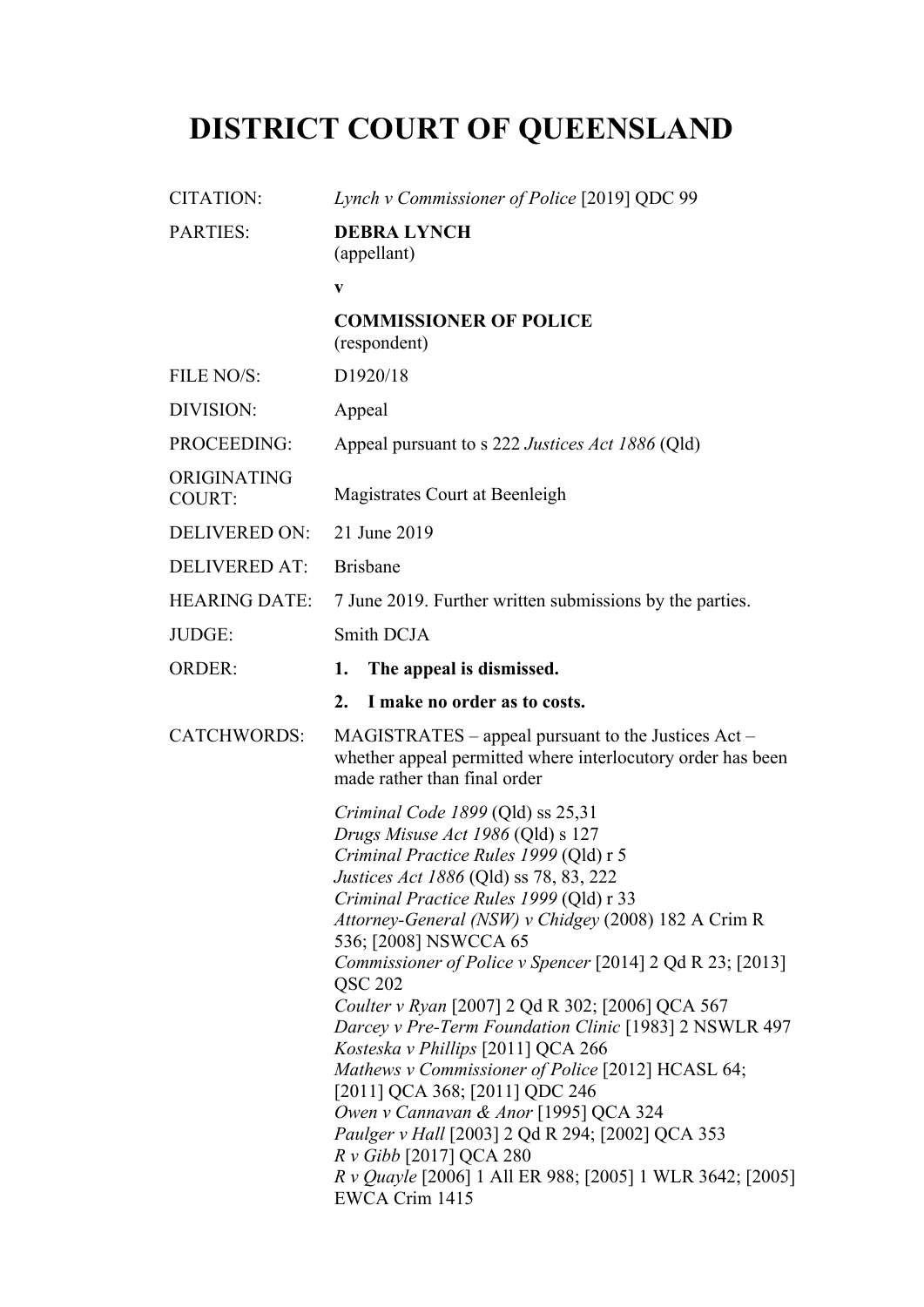|                    | Sankey v Whitlam (1978) 142 CLR 1; [1978] HCA 43<br>Schneider v Curtis [1967] Qd R 300         |
|--------------------|------------------------------------------------------------------------------------------------|
| <b>COUNSEL:</b>    | The appellant appeared on her own behalf<br>Ms E Duncan for the respondent                     |
| <b>SOLICITORS:</b> | The appellant appeared on her own behalf<br>Director of Public Prosecutions for the respondent |

#### **Introduction**

[1] This is an appeal against a decision of a magistrate to set aside subpoenas issued by the appellant.

### **Background**

- [2] The appellant has been charged with four offences, namely producing a dangerous drug (cannabis); possessing a dangerous drug (cannabis); possessing equipment; and possessing utensils or pipes. The alleged offences occurred on 19 June 2017. The appellant was issued with a notice to appear on 11 July 2017. During the course of the criminal proceedings in the Magistrates Court, the appellant issued four subpoenas to the following individuals (the individuals):
	- (a) Gregory Perry (Medical Cannabis Team at Queensland Health);
	- (b) Dr Susan Ballantyne (Medical Cannabis Team at Queensland Health);
	- (c) Dr Jeanette Young (Chief Health Officer at Queensland Health); and
	- (d) Michael Walsh (Director General at Queensland Health).
- [3] The matter came on for hearing concerning the subpoenas on 23 March 2018. On 24 April 2018, a magistrate ordered the subpoenas be set aside.

# **Submissions below**

 $[4]$  In the Magistrates Court the individuals submitted to the court<sup>1</sup> that pursuant to r 33(1)(a) of the *Criminal Practice Rules 1999* (Qld) the subpoenas served should be set aside. It was submitted that on a date or dates unknown the appellant caused the Beenleigh Magistrates Court to issue documents headed "Subpoena for Production and to Give Evidence" on each of the individuals named. Each of the individuals was required to attend a hearing at the Beenleigh Magistrates Court on 30 November 2017. The individuals submitted that a subpoena could be set aside if it was concluded there was no legitimate forensic purpose supporting the subpoena or what was sought was not relevant or it would be oppressive to require the person named to comply with it. The onus was on the person who caused the subpoena to be issued to demonstrate a legitimate forensic purpose and to demonstrate relevance.<sup>2</sup> In respect of whether the documents are relevant, the court is not to be concerned with unreal, fanciful or speculate possibilities that the evidence or documents may have a bearing.<sup>3</sup> It was submitted by the individuals that there was an absence of legitimate forensic purpose and that the material and testimony sought

<sup>1</sup> The individuals' submissions are at pages 25 to 31 of the Affidavit of the Appellant dated 18 September 2018- Exhibit 5.

<sup>2</sup> *Attorney-General (NSW) v Chidgey* (2008) 182 A Crim R 536; [2008] NSWCCA 65 at [5].

<sup>3</sup> *Darcey v Pre-Term Foundation Clinic* [1983] 2 NSWLR 497.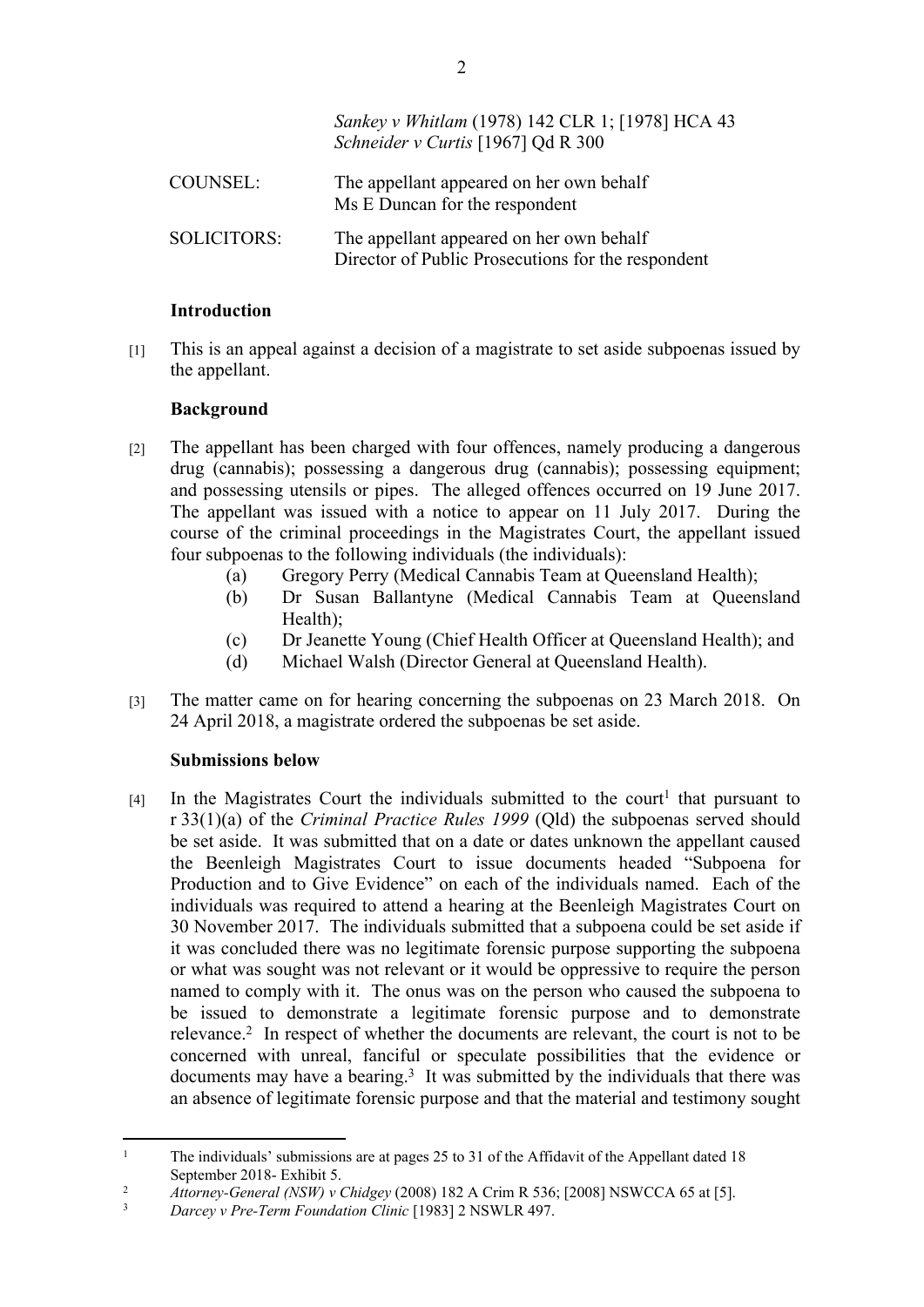would have no relevance to the matters in issue at the trial. It was further submitted it would be oppressive to require the applicants below to examine all documents held by the Medical Cannabis Team.

[5] On the other hand, the appellant submitted to the magistrate that the documents were relevant to her defences concerning the charges. She argued that she only resorted to possessing and producing the cannabis and possessing the utensils because she had exhausted all legal avenues for obtaining the cannabis she required for her alleged terminal medical condition. She argued that the doctors mentioned in the subpoenas had for a number of reasons blocked her from successfully obtaining authorisation to use medical cannabis. She submitted that she was excused by law by virtue of sections 25 and 31 of the *Criminal Code 1899 (Qld)* for committing the acts the subject of the charges.

# **Magistrate's decision**

[6] The magistrate on 24 April 2018 set aside the subpoenas.<sup>4</sup> The magistrate referred to the arguments by both parties and determined that the material sought in the subpoenas was not relevant to matters at the trial, or alternatively that they were far too wide and therefore in the circumstances set aside the subpoenas

# **Appeal**

- [7] The appellant appealed this decision on 23 May 2018. The appellant relies on a number of grounds including:
	- (a) The magistrate failed to have regard to the oral submissions made on 24 November 2017<sup>-</sup>
	- (b) The magistrate erred in failing to give the appellant a fair hearing including referring to a decision of  $R \vee Quayle^5$  without giving the appellant notice of that decision;
	- (c) Pre-determining the case and being biased;
	- (d) Erred in conducting an assessment and review into the defences;
	- (e) Erred in failing to correctly interpret the term "unlawfully";
	- (f) Failing to properly consider sections 25 and 31 of the *Criminal Code* 1899 (Qld);
	- (g) Failing to interpret the connection between Commonwealth and Queensland laws concerning the control of cannabis;
	- (h) Failing to properly consider relevant defences available to the appellant;
	- (i) Erring in fact and law.
- [8] Also the appellant sought to adduce fresh evidence at the hearing of the appeal.

# **Appellant's submissions**

[9] The appellant has filed an outline of argument dated 20 June 2018.<sup>6</sup> In the outline of argument the appellant ultimately submits that she had a justification and/or excuse for the commission of the alleged offences because she needed to use cannabis due to terminal and life-threatening medical conditions. She submits that

<sup>4</sup> Reasons for judgment are Exhibit 2.

<sup>5</sup> [2006] 1 All ER 988; [2005] 1 WLR 3642; [2005] EWCA Crim 1415.

<sup>6</sup> Exhibit 3.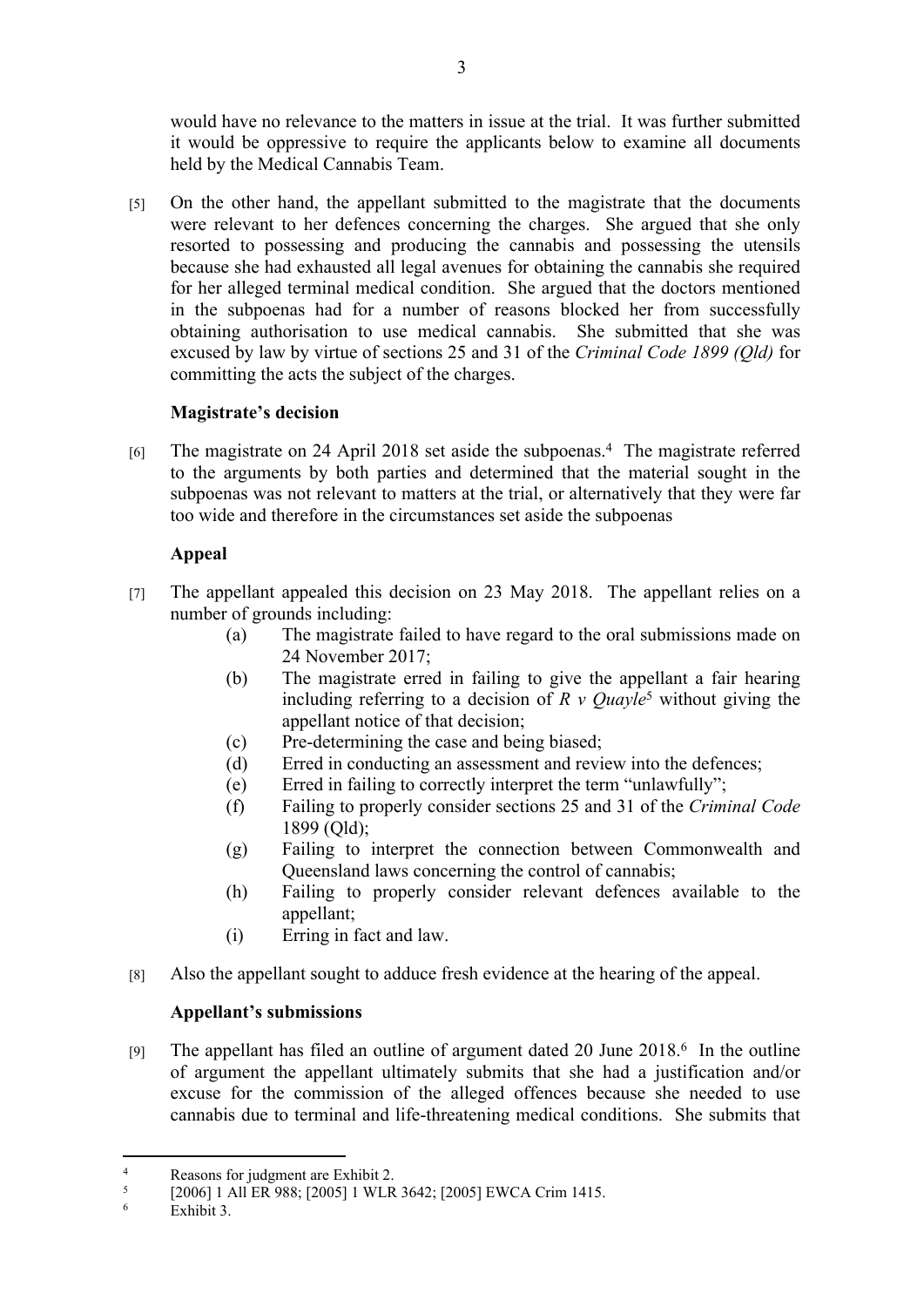sections 25 and 31 of the *Criminal Code 1899 (Qld)* are available defences and submits that the documents and evidence sought by way of subpoena were relevant to the issues and there were legitimate forensic purposes for the evidence. She further submits there was bias and a denial of procedural fairness and refers to a number of authorities on that point. She also makes further submissions supporting the contentions raised in the outline of submissions.

- $[10]$  At the hearing of the appeal she filed further documents<sup>7</sup> and ultimately submits that the subpoenas were issued under the *Uniform Civil Procedure Rules 1999 (Qld)* (UCPR) and that various cases relied on by the respondent are not relevant to the determination of the appeal.
- $[11]$  In further written submissions<sup>8</sup> the appellant submits:
	- (a) The cases relied upon by the respondent may be distinguished.
	- (b) Heavily relies on the dissenting judgment of Fryberg J in *Coulter v Ryan.<sup>9</sup>*
	- (c) Submits that the order made by the Magistrate was an "order" within the meaning of that term in s 222 of the *Justices Act 1886 (Qld).*
	- (d) The respondents should actually be the individuals not the Queensland Police Service.
- $[12]$  In a reply to the respondent's submissions<sup>10</sup> the appellant submitted:
	- (a) The respondent Commissioner does not have standing as a respondent in the present appeal.
	- (b) The individuals should be parties to the appeal.
	- (c) The appellant did not name the Queensland Police Service as a respondent in the second notice of appeal.
	- (d) The appellant relies on her affidavit dated 18 September 2018.<sup>11</sup>
	- (e) The appellant says that McGill SC DCJ adjourned the matter until 7 June 2019.
	- (f) The case of  $R v Gibb^{12}$  is authority for the proposition that the UCPR may be used in aid of the Court's criminal jurisdiction.
	- (g) The registrar should not have removed the individuals from the proceedings.

#### **Respondent's submissions**

- $[13]$  On the other hand the respondent submits that the appeal is incompetent.<sup>13</sup> It is submitted that only an interlocutory order was made by the magistrate and by reason of longstanding case authority the appeal is not competent and should be dismissed.
- $[14]$  The respondent in further written submissions<sup>14</sup> submits:

Exhibit 7.

<sup>7</sup> Exhibit 1.

<sup>8</sup> Exhibit 6

 $\mathbf{Q}$  $^{9}$  [2007] 2 Qd R 302; [2006] QCA 567.

 $10$  Exhibit 8.

 $11$  Exhibit 5.

 $^{12}$  [2017] QCA 280 at [12].

 $13$  Exhibit 4.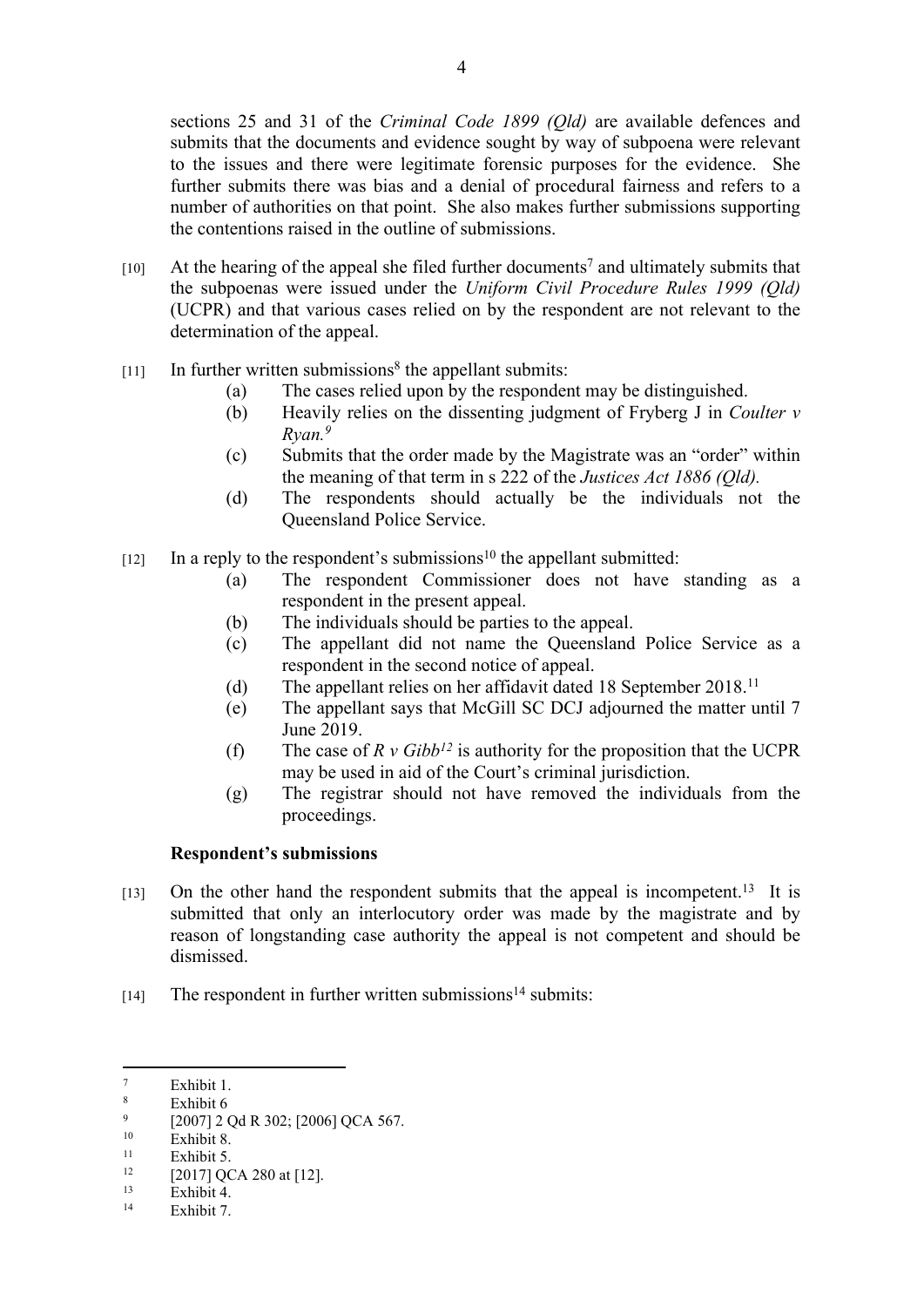- (a) That the UCPR are irrelevant bearing in mind McGill SC DCJ on 1 May 2019 dismissed an application for the individuals to be joined as parties to the appeal.
- (b) Any subpoenas are criminal in nature and are not under, nor should be under, the UCPR.
- (c) The case of *R v Gibb<sup>15</sup>* relied on by the appellant is not relevant.
- (d) The respondent concedes that an interlocutory ruling may be considered on an appeal against conviction.

#### **Discussion**

[15] Section 222(1) of the *Justices Act 1886* (Qld) provides:

"If a person feels aggrieved as complainant, defendant or otherwise by an order made by justices or a justice in a summary way on a complaint for an offence or breach of duty, the person may appeal within 1 month after the date of the order to a District Court judge. Notes—

- 1 Under the *Criminal Code, section 669A(6)*, an appeal against a decision by a person under this section to a District Court judge is removed directly to the Court of Appeal if the Attorney-General also appeals against the decision under section 669A.
- 2 This division applies in relation to an order made by justices dealing summarily with a child charged with an offence, but appeals must be made to a Childrens Court judge—see the *Youth Justice Act 1992, section 117*."
- [16] In *Schneider v Curtis*,<sup>16</sup> Gibbs J said that the phrase (which then contained "upon" a complaint) is to be understood as follows:

"The section does not give a right of appeal from any order made in proceedings commenced by a complaint but only from 'an order made upon a complaint.' These words…in my opinion refer to an order disposing of the complaint itself and do not include an order upon an application made during the course of the proceedings instituted by the complaint."

- [17] Despite the substitution of the word "on" for "upon", the Court of Appeal has continued to regard *Schneider v Curtis* as authority for the proposition that s 222 of the *Justices Act 1886 (Qld)* only allows right of appeal to the District Court upon orders finally disposing of a complaint.
- [18] In *Owen v Cannavan & Anor*, <sup>17</sup> the Court of Appeal following *Schneider v Curtis*  dismissed an application for leave to appeal concerning an order made by a magistrate refusing to remit summary proceedings from the Magistrates Court at Brisbane to the Magistrates Court at Gympie.
- [19] In *Coulter v Ryan*, <sup>18</sup> the majority of the Court of Appeal accepted that *Schneider v Curtis* was good law and held that an appeal against a costs order was incompetent.
- [20] I am bound of course to follow the decision of the majority.

<sup>&</sup>lt;sup>15</sup>  $[2017]$  QCA 280.<br><sup>16</sup>  $[1067]$  Od P 200.

<sup>&</sup>lt;sup>16</sup>  $[1967]$  Qd R 300 at pp 304-305.

 $17$  [1995] QCA 324.<br>  $18$  [2007] 2 Qd B 200

<sup>[2007] 2</sup> Qd R 302; [2006] QCA 567 at [4]-[5].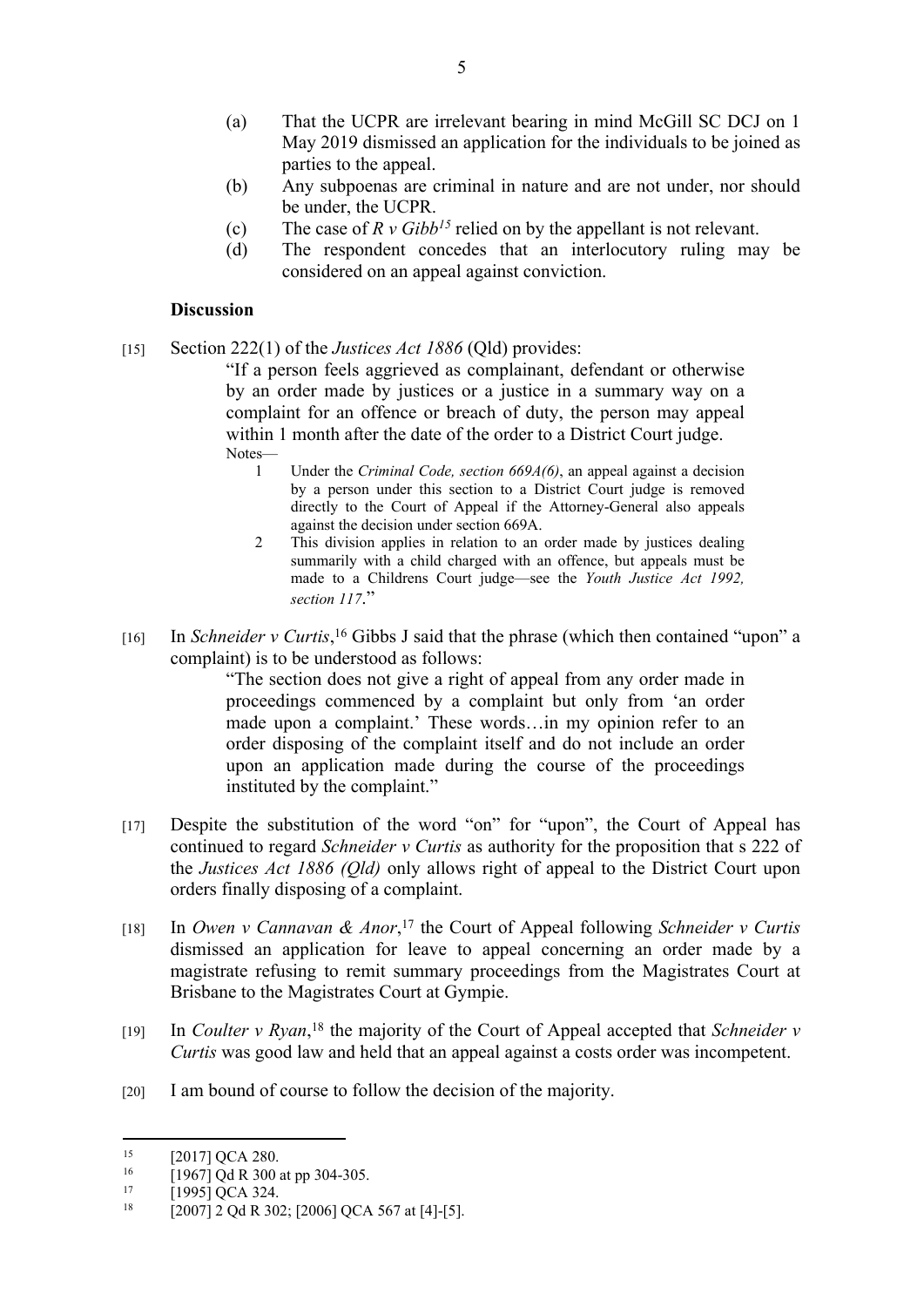- [21] In *Kosteska v Phillips*, <sup>19</sup> the Court of Appeal noted that an appeal to the District Court for a magistrate's decision setting down a matter for trial was incompetent because of the principles contained in *Coulter v Ryan*.
- [22] Finally, in *Mathews v Commissioner of Police*, <sup>20</sup> O'Brien DCJA (as His Honour then was) dismissed an appeal by the appellant against a referral by the magistrate pursuant to s 20B(1) of the *Crimes Act 1914* (Cth) to refer the question of the appellant's fitness for trial to the District Court. His Honour applied *Schneider v Curtis* noting it had been upheld in a number of decisions and formed the view that the order made by the magistrate was not an appealable order.
- [23] His Honour's decision was upheld by the Court of Appeal in *Mathews v Commissioner of Police*<sup>21</sup> and special leave to the High Court was refused in *Mathews v Commissioner of Police*. 22
- [24] Bearing in mind the abundant authority referred to above, I accept the respondent's submissions.
- [25] I also add as well that it is undesirable there be a fragmentation of the criminal trial process.<sup>23</sup> Any issues raised concerning the subpoenas can be raised at the hearing of an appeal against conviction.<sup>24</sup>
- [26] Insofar as  $R \vee Gibb^{25}$  is concerned, that case considered a different issue. That case was concerned with documents to be obtained potentially to establish appeal grounds against a conviction. I am considering the validity of an appeal under s 222 of the *Justices Act* concerning an interlocutory order*.*
- [27] I also add that it seems to me that the issuing of summonses in Magistrates court criminal proceedings is governed by sections 78 and 83 of the *Justices Act.* Rule 33 of the *Criminal Practice Rules 1999 (Q)* also applies by virtue of section 5 of the *Criminal Practice Rules.*
- [28] I do not consider any arguments by the appellant as to the correct parties to the appeal answer the direct point in issue here which is: is the appeal competent.

#### **Conclusion**

- [29] In conclusion the respondent's submissions as to the competency of the appeal are correct here.
- [30] In all of the circumstances I find the appeal is incompetent as it is not an appeal against a final order.
- [31] My orders therefore are:
	- 1. The appeal is dismissed.

<sup>&</sup>lt;sup>19</sup> [2011] QCA 266 at [4]-[6].

<sup>&</sup>lt;sup>20</sup> [2011] QDC 246 at [9]-[12].

<sup>&</sup>lt;sup>21</sup> [2011] QCA 368 at [11].

 $\frac{22}{23}$  [2012] HCASL 64.

<sup>23</sup> *Sankey v Whitlam* (1978) 142 CLR 1; [1978] HCA 43 at p 26; *Paulger v Hall* [2003] 2 Qd R 294; [2002] QCA 353 at [27].

<sup>24</sup> *Commissioner of Police v Spencer* [2014] 2 Qd R 23 at [92].

<sup>[2017]</sup> QCA 280.